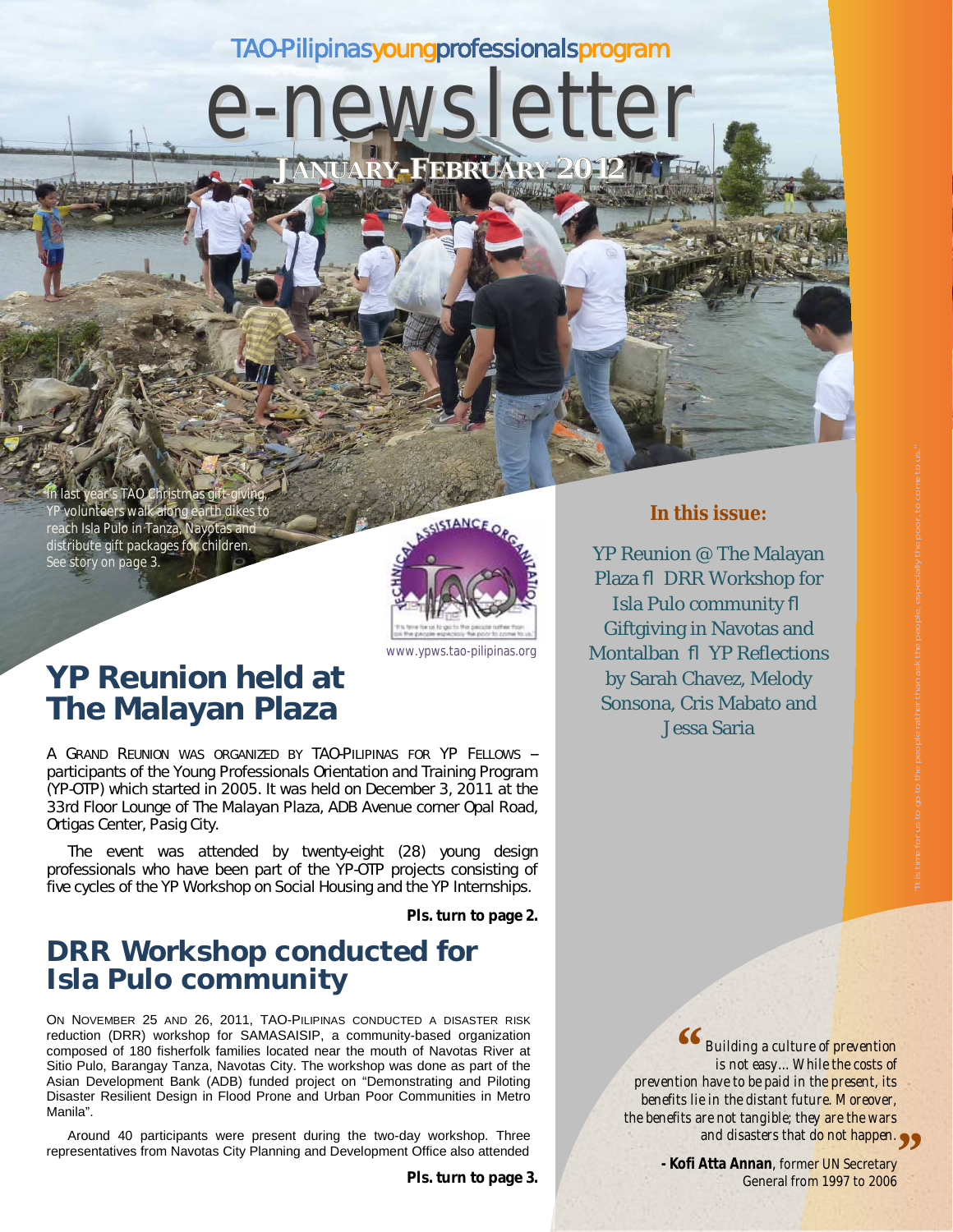## YP Reunion...

(From page 1)

Many of the around eighty (80) YP fellows since 2005 were unable to join the reunion because most are now working overseas. The YPs who were able to attend though, enjoyed the food and company as they were reminded of past YP activities in photos shown through audio-video presentations.

The occasion was graced by two (2) special guest lecturers, TAO Board of Trustee Architect Rosario Encarnacion-Tan and her spouse, Mr. Julio Galvez Tan. The couple roused the interest of the audience about *Bamboo in Sustainable Building Construction*. Mr. Juju Tan shared facts about the Philippine Forest and bamboo reforestation. He also thoroughly explained bamboo farming and harvesting and bamboo technology in building construction. Arch. Ning then tackled a bamboo vision in architecture, as well as design criteria for building with bamboo. She described her presentation as sharing her journey with building with bamboo and she showed several images of built projects that she has designed, including their houses in Quezon City and San Mateo, Rizal. Arch. Ning concluded her presentation by encouraging the YPs to pursue their interests with purpose and passion.

After the lecture presentation, the YPs were able to mingle with the other batches while they participated in the games prepared by TAO staff. They also donated gift packages for children to be distributed to TAO's partner communities during its 2011 Christmas Gift-giving activity. *(Rosalyn Veneracion)*



*Top photo: YP fellows (batches 2005 to 2011); Bottom: TAO staff with guest lecturers Arch. Ning Encarnacion Tan and Mr. Julio Galvez Tan.*



*Top photos (L-R): batch 2011 YPs; YPs with special guest lecturer Arch. Ning Tan-Encarnacion; batch 2005 YPs; Bottom photos (L-R): batch 2008 and 2010 YPs; batch 2009 YPs; YPs play a game with game master Angel.*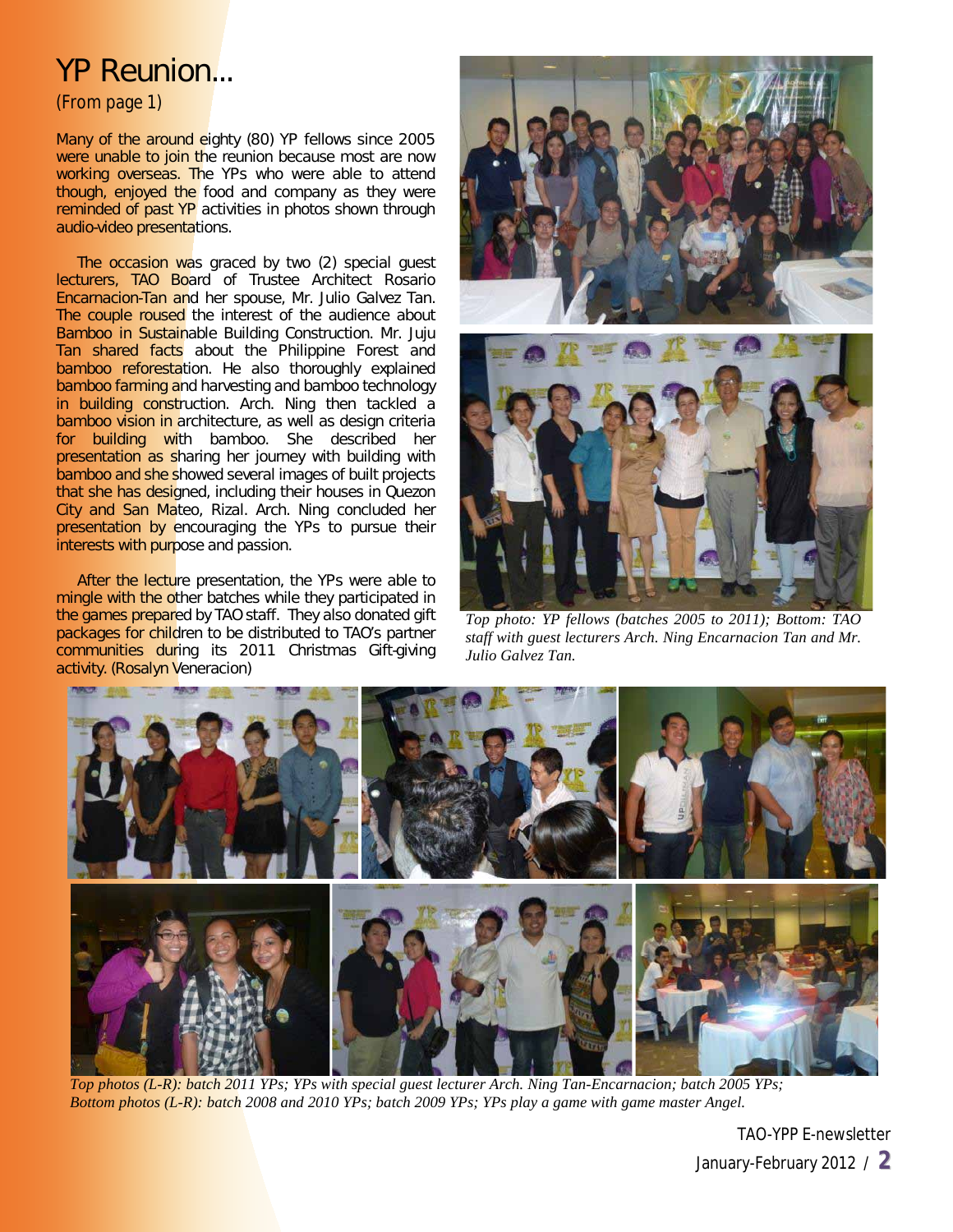

# **Giftgiving organized in Navotas and Montalban**

A Christmas gift-giving activity was organized by TAO-Pilipinas to bring yuletide cheer to children in their assisted communities. From monetary and in-kind donations of its staff, Board of Trustees, volunteers, and friends, TAO was able to collect children's toys, clothes, bags and storybooks. These were sorted and more than 250 gift packages were wrapped for distribution. YP fellows from batch 2011 helped out in wrapping the gifts and distributing them in Navotas and Montalban.

On December 17 the gifts were distributed in four communities in Navotas --- Masagana and Isla Pulo in Bgy. Tanza; and R. Domingo and Pantalan Uno in Bgy. Tangos. Community leaders in each area prelisted 50 children to receive the gifts. The YPs also prepared games for children and more gifts were given as prizes. On December 20 the YPs went to Kasiglahan Village 1 Phase 1D in Montalban, Rizal for the continuation of the gift-giving activity. Fifty more gift packages were distributed as children also participated in fun games. *(Ge Matabang)*

*For photos of last year's gift-giving activity, please go to the YP facebook page at www.facebook.com/TAO Young Professionals.* 

# DRR Workshop...

(From page 1)

the first day activities. The workshop was held at the Noah Training Center in Barangay Tanza to make it more accessible for the community. The following were the objectives of the workshop:

- 1) Provide the community with knowledge on disaster risk reduction;
- 2) Increase and enhance the people's understanding of the disaster risk situation in their community through the identification and analysis of the hazards, vulnerability and capacity of the community; and
- 3) Come up with a community action plan to address their weaknesses and strengthen their capacity to cope with disasters.



A lecture about climate change and its connection to disaster risk reduction was presented by workshop facilitators from TAO. A geologist from SEASTEMS, Ms. Armie Jean Perez, gave a lecture about the hyrdo-meteorological and geological hazards specific to Navotas City. During the two-day workshop, the participants did a lot of activities through focus group discussions, including the identification and assessment of community hazards, vulnerabilities and capacities, and the formulation of a community emergency plan which they could use as reference/quide during times of disaster. Their discussions focused on six hazards they determined as they are most exposed to --- typhoons, floods, storm surge, thunder and lighting, ground subsidence, and earthquakes. Using Google Earth images as base maps, they also drew maps to identify the location of hazards, resources, and evacuation routes in

#### **Pls. turn to page 7.**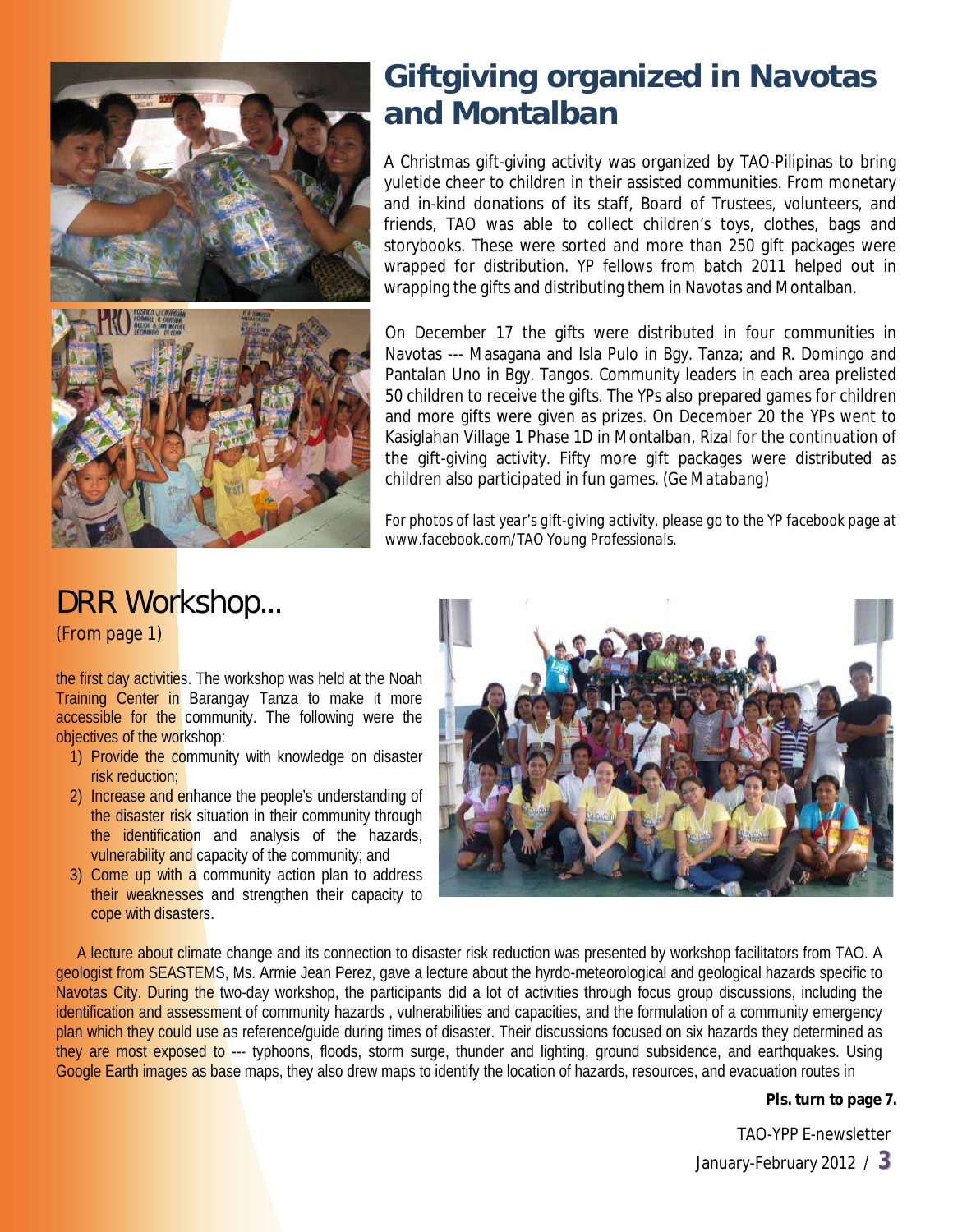

*Sarah Maria L. Chavez, 19, is a senior student of BS Environmental Planning and Management at Miriam College in Quezon City.*

Pinlano ko ang aking sembreak kasama ang barkada ko. Sabi namin magsi-swimming kami, mag-o-overnight, magmo-movie marathon, maglalaro, magpa-party, at kakain ng kakain. Pero napadpad ako sa TAO Pilipinas at doon napunta ang isang linggo ng sembreak ko. Hindi ako nagrereklamo, nangyari naman lahat ng pinlano naming gawin…sa ibang paraan nga lang.

Nakilala ko ang 15 na mga kabataang kagaya ko -- nais matuto, mapalawak ang kaalaman at magkaroon ng karanasan patungkol sa disaster risk reduction, climate change, housing, at marami pang iba. Madami kaming mga inaasahan at higit pa doon ang ibinigay ng TAO Pilipinas sa amin. Madami akong natutunang mga bagong bagay hindi lamang mula sa mga tagapag-salita kung hindi ay pati na rin sa aming mga ginawa noong linggong iyon.

Gusto ko mag-swimming, natupad ito noong napunta ang grupo namin sa Tanza, Navotas. Ang komunidad ng Masagana ay masagana sa tubig, ang komunidad nila ay lubog sa baha 24/7, minsan hanggang tuhod lang, pero tuwing umaga ay umaabot ito hanggang beywang. Para makarating sa mga bahay, nagsuot kami ng boots o kaya naman ay sumakay kami ng balsa (magaling ka dapat mag-balance). Nagtangka din kaming mag-jump shot sa baha, pero hindi kami nagtagumpay.

Movie marathon... ang buhay sa Masagana ay parang isang pelikula, ang daming drama dahil madami silang problemang kinakaharap, tulad ng ulan, bagyo, baha, **pagsiguro ng titulo** ng lupa, atbp. at ang TAO ang naging<br>super hero nila. Isang relocation site ang nila. Isang relocation site pinagpaplanuhan nila sa ngayon at sa lugar na ito sa Angat, Bulacan ay nais nilang magsimula muli.

Nagtagal kami sa Masagana ng 3 araw at 2 gabi, isang beses lang kami naligo dahil hirap sila kumuha ng tubig, at hirap din kaming maligo dahil kakaiba ang banyo nila, walang toilet bowl, walang sink, ang mayroon lang ay "battab": batya at tabo. Masaya ang naging karanasan namin doon. Iyon ang maganda sa maliit na bahay, lagi kayong sama-sama sa lahat ng bagay. Isang kwarto lang para sa lahat ng tao at lahat ng gawain. Sabay-sabay kaming matulog, gumising, kumain, at mag-toothbrush.

Doon din kami nagplano ng aming isasagawang workshop para sa mga tao sa komunidad. Mahiyain ako at medyo nahirapan ako makipag-usap sa mga tao, pero pinilit kong gawin ang makakaya ko. Napagtagumpayan namin ang pagsasagawa ng workshop sa tulong ng mga tao ng Masagana. Marami silang mga saloobin at kumento, hindi man sapat ang isang araw na workshop para dito, masasabi kong nakagawa tayo ng isang malaking hakbang tungo sa pangarap na nais nilang makamit.

Hindi ko malilimutan ang isang linggong pag-ibig. Pagibig sa mga taong nakilala at nakasama ko, sa mga taga-TAO Pilipinas, sa mga tao ng Masagana, sa sarili ko, at sa kalikasan. Ang sembreak na iyon ang huli kong sembreak bilang isang estudyante, nagpapasalamat ako na iyon ang itinadhana ni Lord na mangyari sa atin.

P.S. Naiinis ako sa commercial na "Good morning sa inyo..." pero ngayon tuwing nakikita ko ito ay napapangiti ako.



*From top, L-R: Sarah (second from right) with her YP Team mates as they arrive at Masagana community in Tanza, Navotas; enjoying dinner with group and host family; reaching out for a team mate to jump into a makeshift raft.*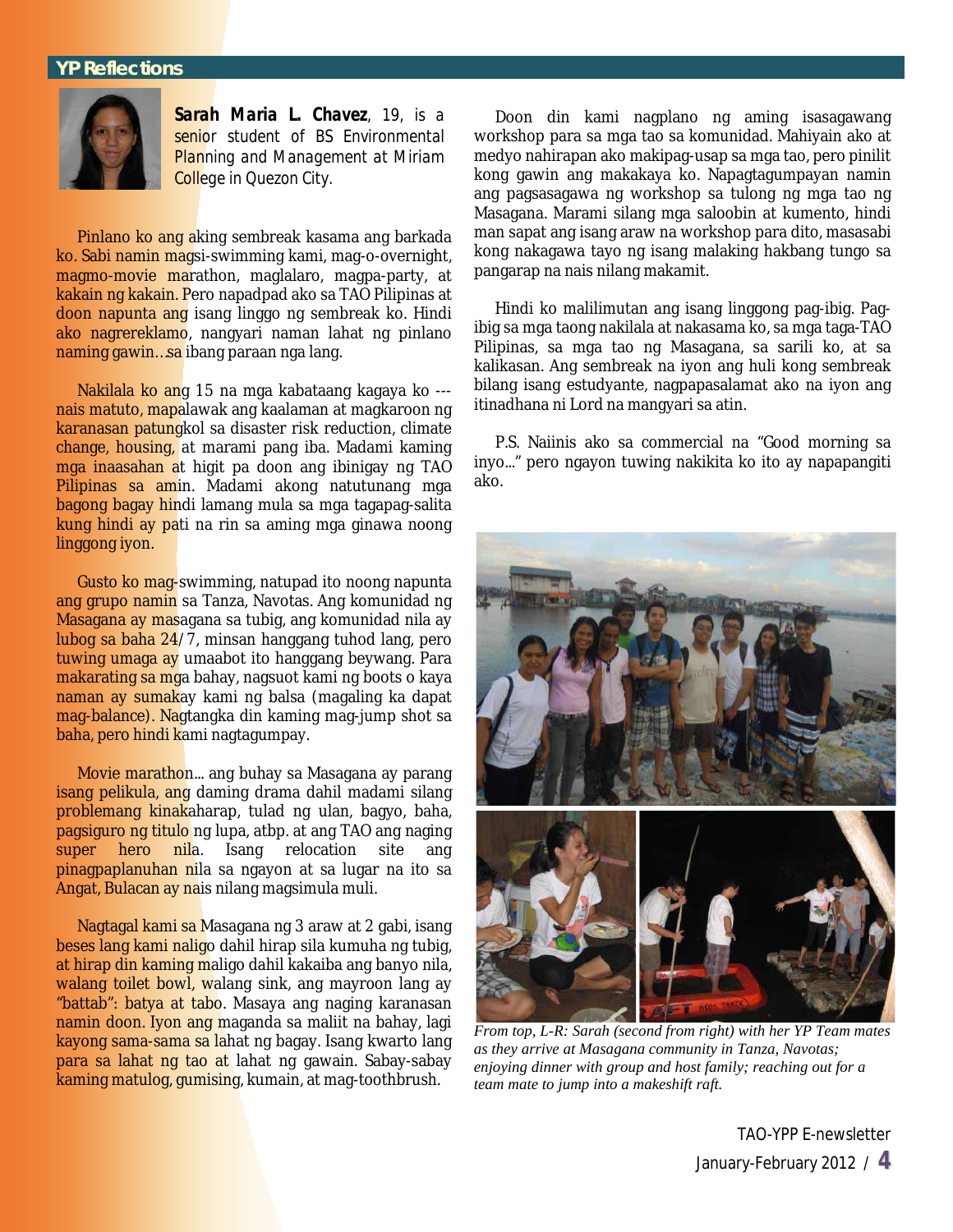

*Lady Melody R. Sonsona, 21, is a 5th year student of BS Civil Engineering at the Technological Institute of the Philippines at Manila City.*

This year's Young Professionals Workshop on Social Housing organized by the Technical Assistance Organization (TAO – Pilipinas) centered on various activities that brought about changes not only for us YPs but most especially for informal settler communities to change their situation for the better. It is important for the people from the informal settlements to take a lead in improving their circumstances and for us to provide support during the process.

As one of the participants in the 7-day workshop, I have now a better understanding on the problems surrounding the areas where informal settlers live. These people are highly vulnerable to different forms of hazards, both natural and man-made. The underserviced and bad living conditions characterized by poor quality housing, poor sanitation, overcrowding, inadequate water supply, and insecurity of tenure make them more vulnerable to climate change.

This workshop has opened my eyes on what the real world is. It is true that we, as students (and later on we'll join the working class as young professionals) should not be confined within the four walls of the classroom. A workshop like this is a must for every student, whatever course they are taking. Like me, I learned a lot and actually in the short span of one week, the workshop has



*Cris Benedict M. Mabato, 20, is a senior student of BS Architecture at the Polytechnic University of the Philippines in Manila City.* 

Some pursue happiness, others create it. Ito ang motto ko.

Nung narinig ko sa professor ang tungkol sa workshop na ito, nagtaas ako kaagad ng kamay. Mam, Mam! Sali ako diyan! (Sabay bulong sa tabi, pandagdag sa resume yan..) Hindi ko na naisip kung anong mangyayari basta adventure at madadagdagan ang page ng resume ko. Sasama ako!

Workshop na. Hala, ganito pala yun. Electrifying ang mga gagawin. Na-excite ako nung sinabi na ang mga gagawin para sa immersion at lumala pa ito nung sinabi kung saan ang Team namin pupunta – sa Tanza, Navotas na kilala bilang bahaing lugar sa Metro Manila. Mahilig ako sa adventure, pumunta kung saan- saan na malayo sa sibilisasyon, umakyat ng bundok at matuto ng iba't ibang klaseng pamumuhay ng tao.

Nagsimula na ang immersion, nagsimula na rin ang pagkakaibigan namin nila Sarah, Mhar, Arvin, at Russel. Hindi ko ito inaasahan. Ang alam ko magbibigay lang kami ng kaalaman sa komunidad ng Tanza. Higit pa pala doon. Nagkaroon ako ng pangalawang pamilya na sabay sabay kumain habang nakaupo sa sahig. Kumain ng lahat ng klaseng pagkain, kumain ng lahat ng parte ng isda at kumain ng hindi nag-aaksaya ni-isang butil ng kanin. Hindi rin mawawala diyan ang pagyanig ng simple at pres-

**Pls. turn to page 7.**



*From top, L-R: Melody giving inputs on DRR topics; sharing meals with host family; Melody (fourth from left) and her YP Team mates in Tangos, Navotas*

*From top, L-R: Cris facilitating a focus group discussion; giving inputs on DRR topics; Cris (front, second from left) with his YP Team mates in Tanza, Navotas.*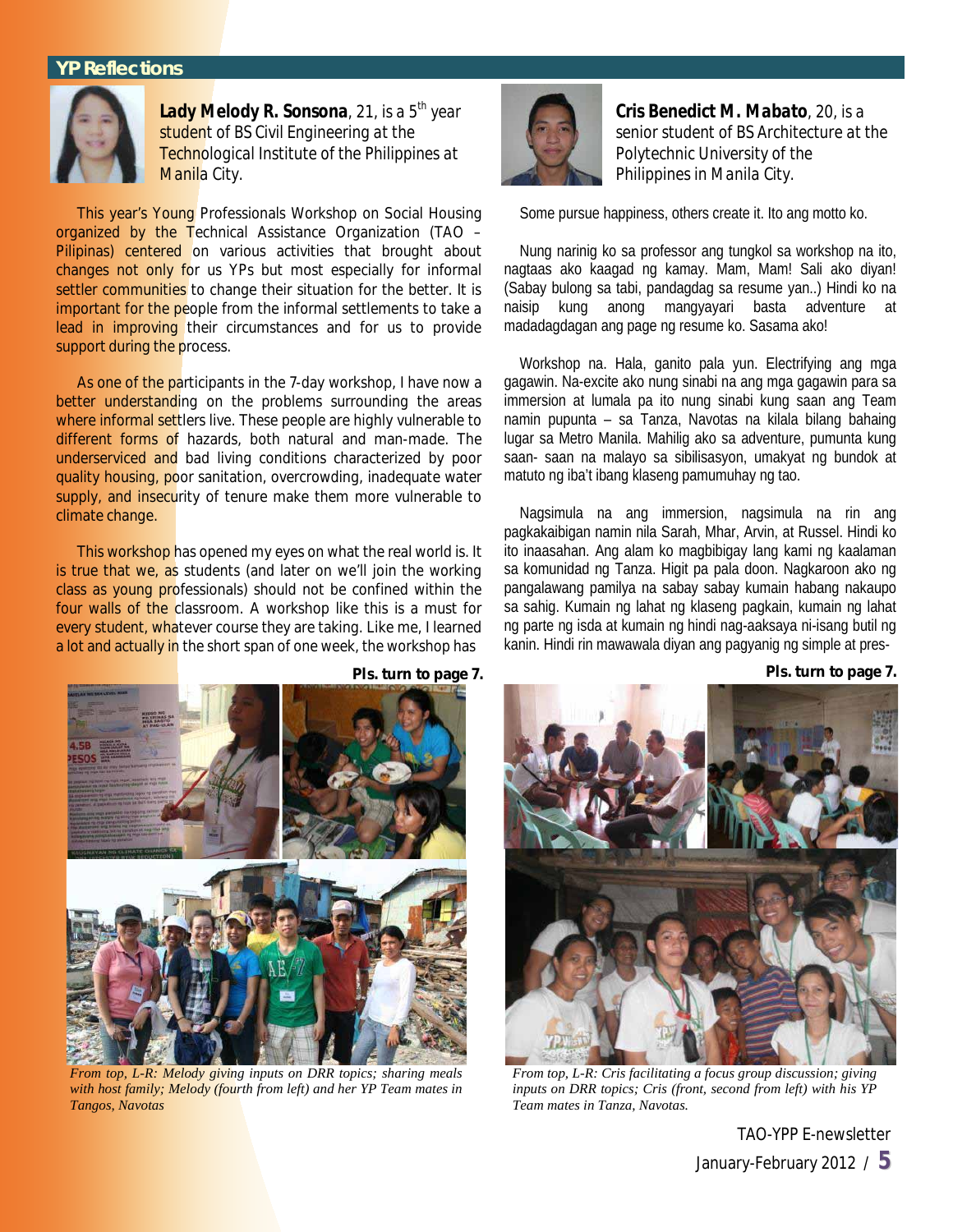

*Jessabel S. Saria, 19, is a senior student of BS Architecture at the Polytechnic University of the Philippines in Manila City.*

"It is time for us to go to the people rather than ask the people especially the poor to come to us" is the remarkable tag line of TAO Pilipinas, a nongovernment organization giving technical assistance to communities in improving their way of living.

The 7-day Young Professionals Workshop was held last October 19-25, 2011. Three days of lecture sessions held at a function hall was very informative <mark>and gave empo</mark>wering knowledge, shared to us by <mark>professionals i</mark>n relation with the main topic, "Mainstreaming Disaster Risk Reduction (DRR) in Community Planning and Development". What they provided us can help guide future architects, engineers and planners of our society.

The very exciting part of the YP Workshop is the community immersion, wherein the YP participants were divided into groups to stay within an urban poor community and hold a DRR workshop for the community members. I was assigned with my other co-YPs to stay in Kasiglahan Phase 1-D in Montalban, Rizal. We met there a lot of extraordinary people --- Ate Sally, the homeowners' association president and other co-officers, Ate Myrna and Ate Vangie. Each of them has an inspiring life story, especially how they have to do programs and projects to help and improve their community. They initiate to make their own steps in providing for their families and their community despite lacking financial assistance from the local government.

Sharing our knowledge as architecture students through the community workshop has been the most fulfilling part of the immersion experience. When I heard about the YP workshop, I just thought that it was good because at first all I really wanted was just an experience, without really knowing the things that might take place in the workshop. But after the workshop, there are a lot of things I have gained, not just knowledge but I was also filled with encouragement and concern to help people that architects, engineers and planners should serve.

Service without borders, this is our real job. It means to give service not only to those who can afford to hire and pay architects and professionals to have functional and aesthetically appealing homes, but we should openly give our services to those who are really

in need of it. The unselfish life is a satisfying life. It's not always about the salary because there are a lot of more valuable things that we should give importance to. Being successful is not just about having a good career, being famous or having a lot of money. Success is not measured by the things we have but by the things we can give to others who are in need. When we give, we gain more.

The workshop became an eye opener for me as well as for the other YP participants. The organization made us realize and see the real situation of communities we should help when we are already professionals in our own fields. They took us from our comfort zone inside the classrooms, letting us observe and understand a lot of the things taking place in the real world. There are a lot more things we should consider and analyze to improve the society we're living in. We are part of a bigger picture and if every one of us will play the role that we need to play, it will be a better place for all of us. I hope that more people will be inspired by the organization and conduct such seminars to improve communities.



*From top (L-R): Jessa with her YP Team mates in Kasiglahan Village in Rodriguez, Rizal; Jessa facilitating the mapping exercise and focus group discussion.*